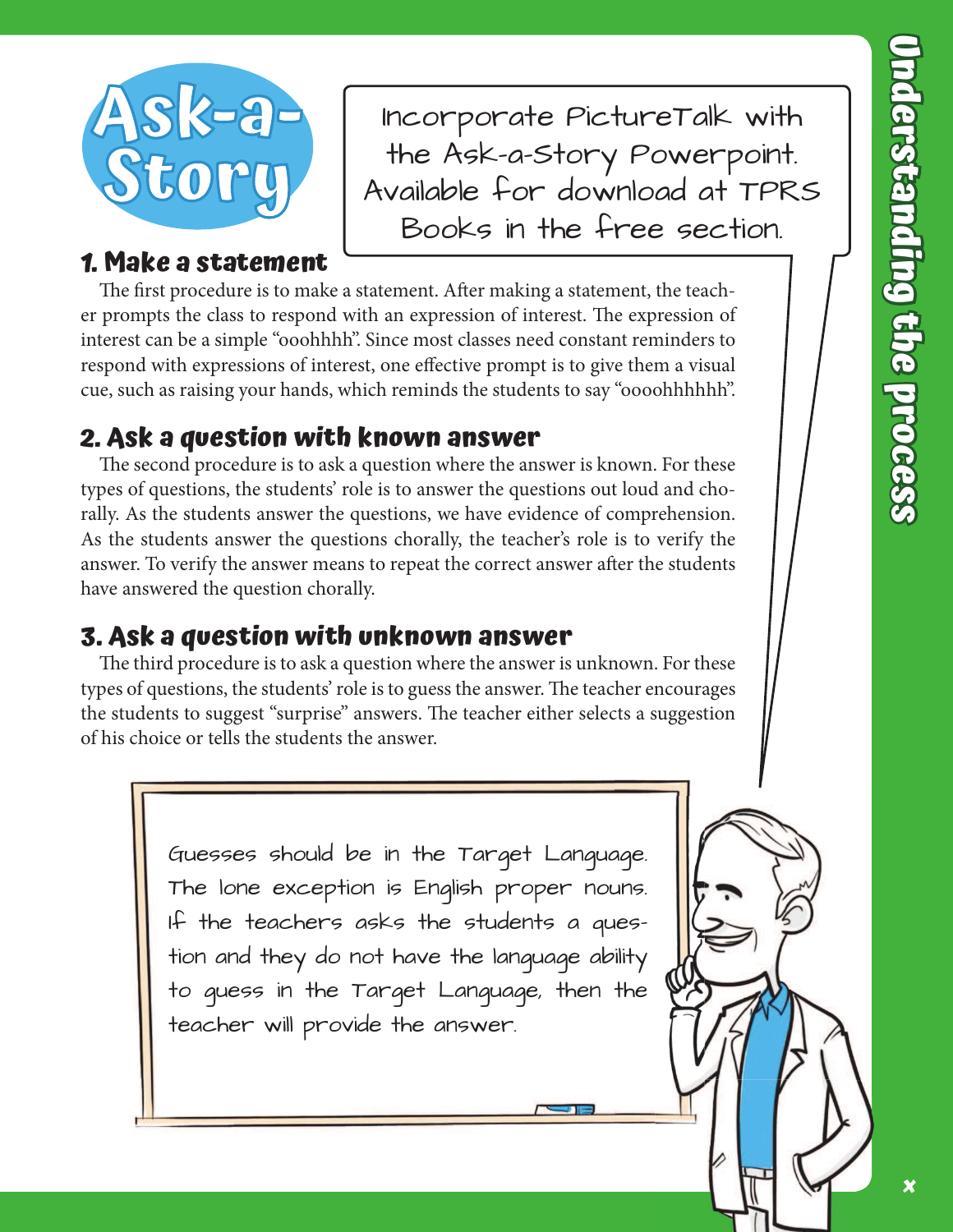# **READ & DISCUSS**

A key for the **Read and Discuss** step to be successful is 100% comprehensibility for students. Operating with the mentality of teaching one sentence at a time versus teaching multiple sentences all at once, leads to feelings of confidence towards the new language in students. When asking questions, teachers must pay attention to how many students are responding chorally to questions



and how loud the responses are. If the class is understanding at a high level, then the students will be able to answer questions with strong responses and engagement. Conversely, choral responses will be weak in the absence of comprehension. Going slowly and focusing on clear expectations during reading will result in strong comprehension and choral responses.



Go slowly during reading in the following ways:

- Provide space between words.
- Circle information students are not understanding.
- Write unknown words on the board.
- Point and Pause while asking questions.

Even during the reading phase, vocabulary may need to be limited in order to focus on circling the vocabulary, in order to yield strong choral responses. Your primary goal is 100% comprehension.

"The best way to improve your knowledge of a foreign language is to go and live among its speakers. The next best way is read extensively in it."

—Christine Nuttal, 1996

### **Read and Discuss Techniques**

There are many things a teacher can do with reading in the classroom for **Read and Discuss.** Here are some techniques to go over the reading while providing input for students.

### **Discussion of content in the story**

While the class reads the story with the teacher, the teacher can pause to ask comprehension questions about the story in Spanish. This is meant to highlight the target guide words. This could also include predictions of what they might think is going to happen or interpretations of the content in the story by asking why questions where students have to infer the answer for higher level thinking.